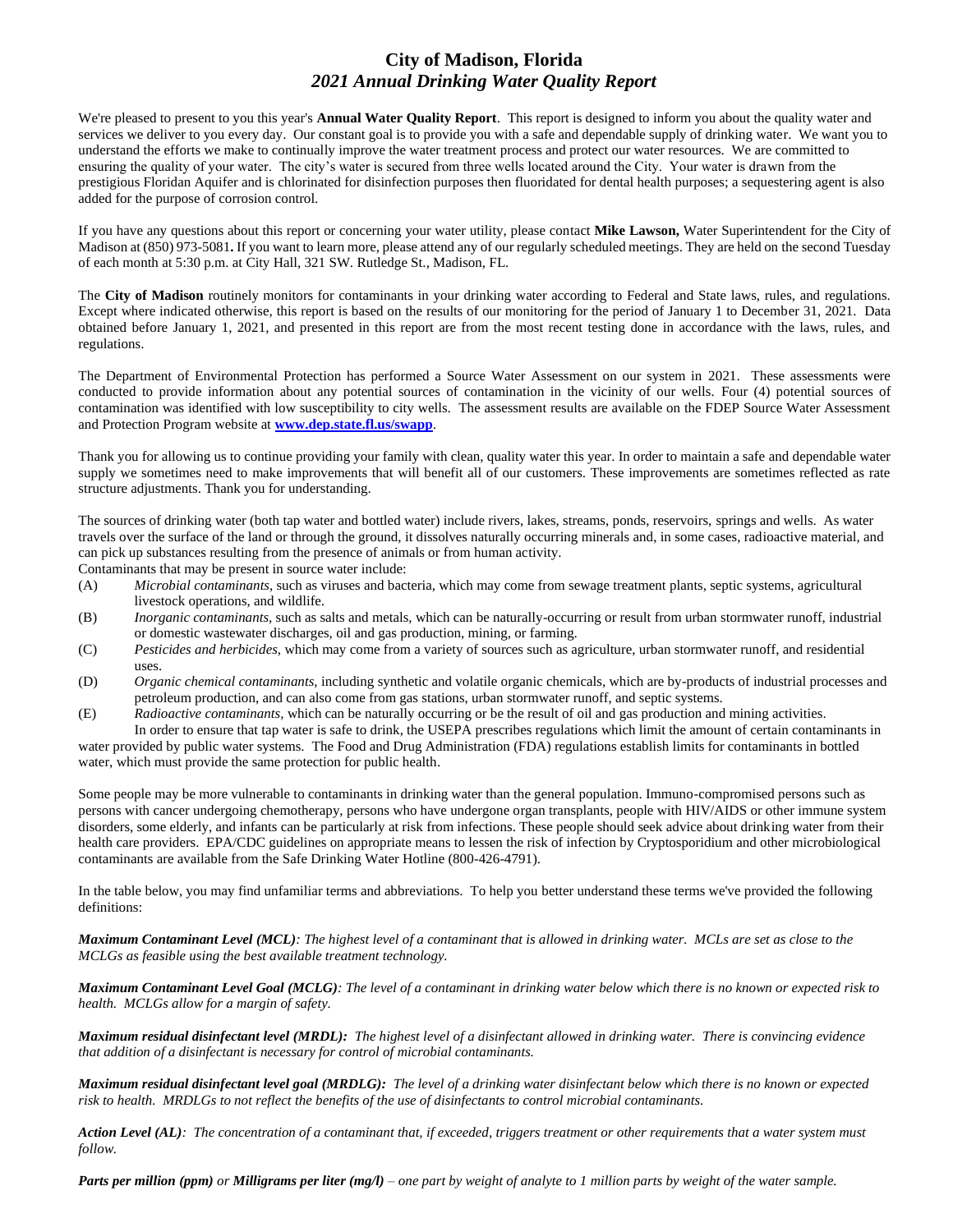*Parts per billion (ppb) or Micrograms per liter (µg/l) – one part by weight of analyte to 1 billion parts by weight of the water sample.*

*Picocurie per liter (pCi/L) - measure of the radioactivity in water.*

The state allows us to monitor for some contaminants less than once per year because the concentration of these contaminants does not change frequently. Some of our data, though representative, are more than one year old.

| <b>Radioactive Contaminants</b>                      |                              |                             |                          |                            |             |     |                                          |  |  |  |
|------------------------------------------------------|------------------------------|-----------------------------|--------------------------|----------------------------|-------------|-----|------------------------------------------|--|--|--|
| <b>Contaminant and</b><br><b>Unit of Measurement</b> | Dates of sampling<br>(mo/yr) | <b>MCL Violation</b><br>Y/N | Level<br><b>Detected</b> | Range of<br><b>Results</b> | <b>MCLG</b> | MCL | <b>Likely Source of</b><br>Contamination |  |  |  |
| Radium $226 + 228$ or<br>combined radium $(pCi/L)$   | 07/2017                      | N                           |                          | $0.4 - 1.1$                |             |     | Erosion of natural<br>deposits           |  |  |  |

| <b>2021 Water Quality Results</b> |  |
|-----------------------------------|--|
|-----------------------------------|--|

| <b>Inorganic Contaminants</b>                        |                                   |                             |                          |                            |                |            |                                                                                                                                                                            |  |  |  |  |
|------------------------------------------------------|-----------------------------------|-----------------------------|--------------------------|----------------------------|----------------|------------|----------------------------------------------------------------------------------------------------------------------------------------------------------------------------|--|--|--|--|
| <b>Contaminant and</b><br><b>Unit of Measurement</b> | Dates of<br>sampling<br>(mo./yr.) | <b>MCL Violation</b><br>Y/N | Level<br><b>Detected</b> | Range of<br><b>Results</b> | <b>MCLG</b>    | <b>MCL</b> | <b>Likely Source of Contamination</b>                                                                                                                                      |  |  |  |  |
| Arsenic (ppb)                                        | 09/2020                           | N                           | 1.6                      | $ND - 1.6$                 | $\Omega$       | 10         | Erosion of natural deposits; runoff<br>from orchards; runoff from glass and<br>electronics production wastes                                                               |  |  |  |  |
| Nitrate (as Nitrogen)<br>(ppm)                       | 12/2021                           | N                           | 0.439                    | $ND - 0.439$               | 10             | 10         | Runoff from fertilizer use; leaching<br>from septic tanks, sewage; erosion of<br>natural deposits                                                                          |  |  |  |  |
| Barium (ppm)                                         | 09/2020                           | N                           | 0.0061                   | $0.0041 - 0.0061$          | 2              | 2          | Discharge of drilling wastes;<br>discharge from metal refineries;<br>erosion of natural deposits                                                                           |  |  |  |  |
| Fluoride (ppm)                                       | 09/2020                           | N                           | 3.57                     | $0.656 - 3.57$             | $\overline{4}$ | 4.0        | Erosion of natural deposits; discharge<br>from fertilizer and aluminum<br>factories. Water additive which<br>promotes strong teeth when at the<br>optimum level of 0.7 ppm |  |  |  |  |
| Sodium (ppm)                                         | 09/2020                           | N                           | 6.09                     | $5.06 - 6.09$              | N/A            | 160        | Salt water intrusion, leaching from<br>soil                                                                                                                                |  |  |  |  |

| <b>Stage 1 Disinfectants</b>                                                                                                                        |                                |                             |                          |                            |              |             |                                                 |  |  |  |
|-----------------------------------------------------------------------------------------------------------------------------------------------------|--------------------------------|-----------------------------|--------------------------|----------------------------|--------------|-------------|-------------------------------------------------|--|--|--|
| For chlorine, the level detected is the the highest running annual average (RAA), computed quarterly, of monthly averages of all samples collected. |                                |                             |                          |                            |              |             |                                                 |  |  |  |
| Disinfectant and<br><b>Unit of Measurement</b>                                                                                                      | Dates of sampling<br>(mo./yr.) | <b>MCL Violation</b><br>Y/N | Level<br><b>Detected</b> | Range of<br><b>Results</b> | <b>MRDLG</b> | <b>MRDL</b> | <b>Likely Source of</b><br><b>Contamination</b> |  |  |  |
| Chlorine (ppm)                                                                                                                                      | $01/2021 - 12/2021$            | N                           | 0.929                    | $0.6 - 1.225$              |              | 4.0         | Water additive used to<br>control microbes      |  |  |  |

| <b>Stage 2 Disinfection By-Products</b>              |                              |                               |                          |                         |             |     |                                              |  |  |  |
|------------------------------------------------------|------------------------------|-------------------------------|--------------------------|-------------------------|-------------|-----|----------------------------------------------|--|--|--|
| <b>Contaminant and</b><br><b>Unit of Measurement</b> | Dates of sampling<br>(mo/yr) | <b>MCL Violation</b><br>(Y/N) | Level<br><b>Detected</b> | <b>Range of Results</b> | <b>MCLG</b> | MCL | <b>Likely Source of</b><br>Contamination     |  |  |  |
| Haloacetic Acids (five)<br>$(HAA5)$ (ppb)            | 07/2021                      | N                             | 21.1                     | $20.7 - 21.1$           | N/A         | 60  | By-product of drinking<br>water disinfection |  |  |  |
| Total trihalomethanes<br>(TTHM)(ppb)                 | 07/2021                      | N                             | 30.7                     | 9.33-30.7               | N/A         | 80  | By-product of drinking<br>water disinfection |  |  |  |

| <b>Lead and Copper (Tap Water)</b>                   |                                   |                               |                                     |                                              |             |                                      |                                                                                                              |  |  |
|------------------------------------------------------|-----------------------------------|-------------------------------|-------------------------------------|----------------------------------------------|-------------|--------------------------------------|--------------------------------------------------------------------------------------------------------------|--|--|
| <b>Contaminant and</b><br><b>Unit of Measurement</b> | Dates of<br>sampling<br>(mo./yr.) | AL<br><b>Violation</b><br>Y/N | 90th<br>Percentile<br><b>Result</b> | No. of sampling<br>sites exceeding<br>the AL | <b>MCLG</b> | AL<br><b>Action</b><br><b>Level)</b> | <b>Likely Source of Contamination</b>                                                                        |  |  |
| Copper (tap water)<br>(ppm)                          | 09/2020                           | N                             | 0.317                               | $0$ of $20$                                  | 1.3         | 1.3                                  | Corrosion of household plumbing<br>systems; erosion of natural deposits;<br>leaching from wood preservatives |  |  |
| Lead (tap water)<br>(ppb)                            | 09/2020                           | N                             | 8.60                                | $0$ of $20$                                  | $\Omega$    | 15                                   | Corrosion of household plumbing<br>systems, erosion of natural deposits                                      |  |  |